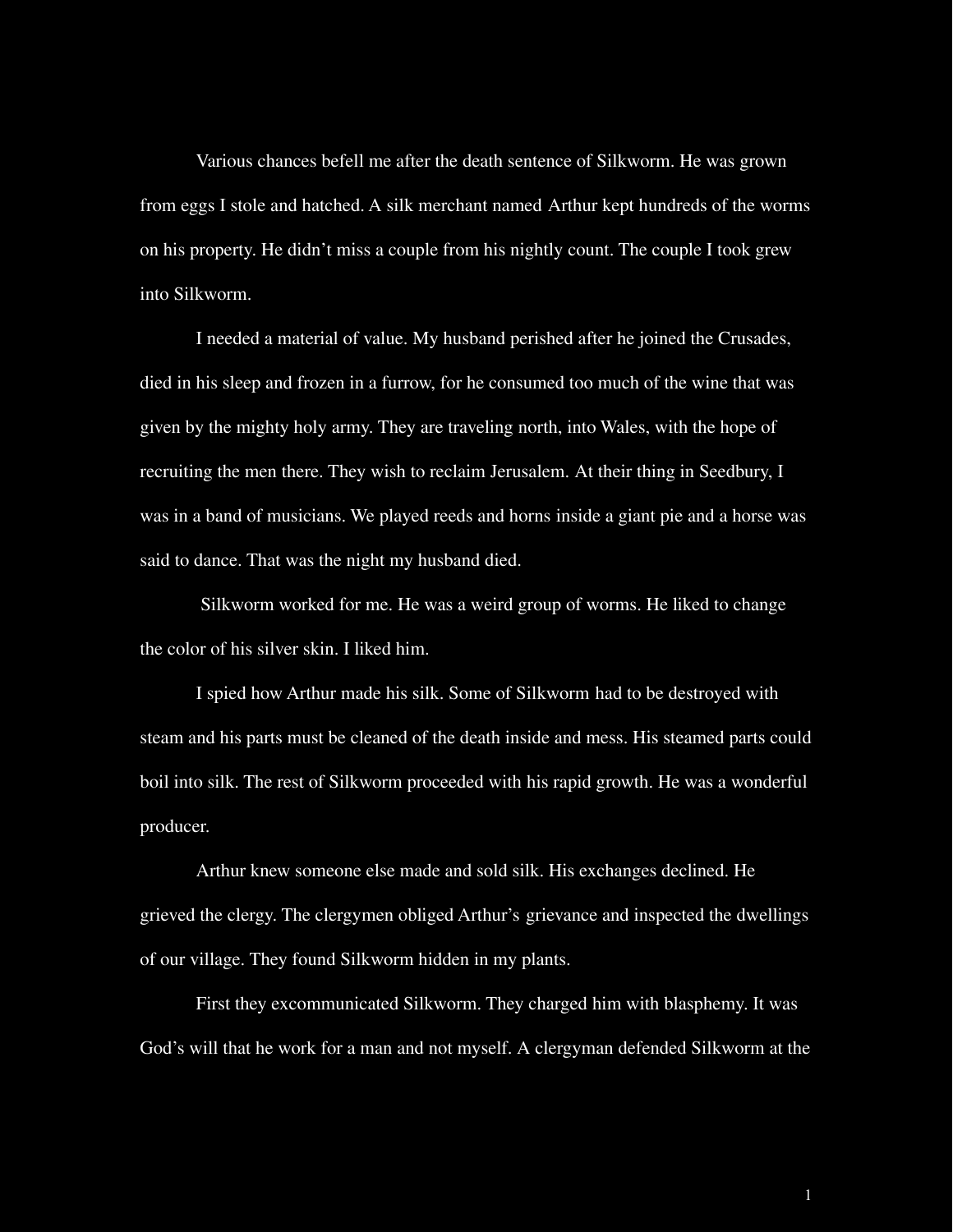ecclesiastical court. He said Silkworm grew according to his divine nature. He said Silkworm was a beautiful creature of God, and the holy man grew misty, babbling and sad. He suffered an unknown freak on behalf of Silkworm. The other clergymen said God forbade Silkworm from growing in my plants, yet he grew as an aberration to divine will, and he forfeit his blessed nature and must be killed.

The court called for a corsned to save Silkworm from his foul nature. They instructed him to eat portions of consecrated bread. He would not oblige. They drowned him in holy water and prayed their weird songs.

Young Nest was not a help at this time. I think she intended to aide me. I think she desired a companion to share her silence with. She was without home. She lived with a group of harvesters and made music on the reeds with me. We danced side by side in the giant pie.

She flew a stone at a clergyman's head after he killed Silkworm. Her escape too hastened for the stricken man and his fellows to keep sight of her. I knew it was she. I knew the hat she hid her hair inside. She met me at my home. I granted her request to sleep in my dead husband's bed. She took well to baking bread.

I decided to go away, afraid of the vengeance Arthur and the other men might pursue, their faces twisted with woodness beginning the day my husband died. They grew in woodness after the revelation of Silkworm. If I remained in Seedbury, I feared they would have me close to the woods, among the other well-kept souls.

Nest agreed to go away with me. We would search for the nearest village that would have us. We packed enough bread, berries, and cheese to last us two weeks. We set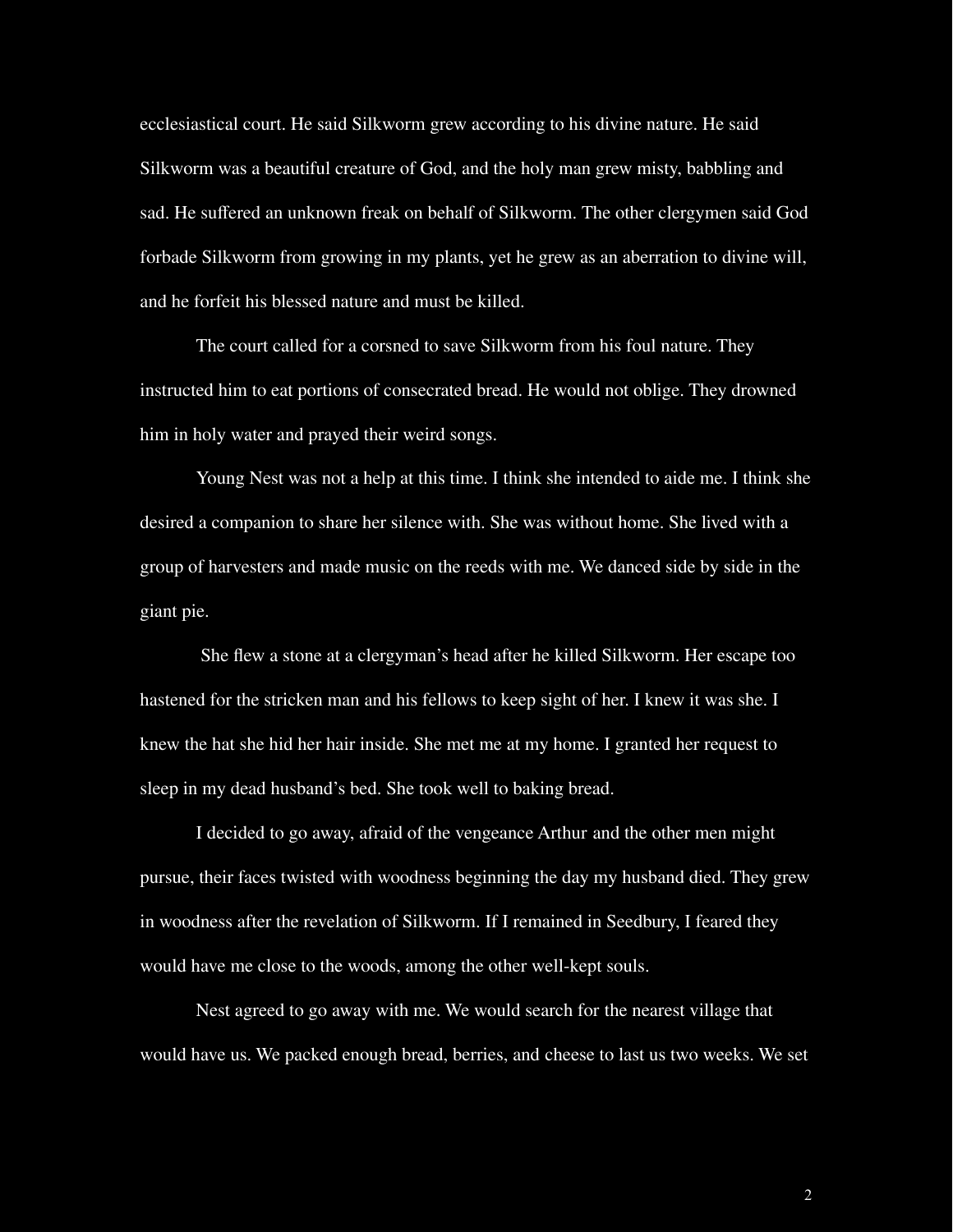out in wheat-blade month. Miserable rain came. Fine drops hung in the gloom. Slimy yellow leaves fell from the trees. Cobwebs bejeweled. They were scaly and raying with raindrops and they looked like the starfish that seaside merchants wear in their hair.

My cold breath could have been the spiderwebs clinging to my cheeks. My teeth hit each other. Nest screamed at the crows. It pleased her to watch them scatter. Her energy upset me, it was too heedless of the inclement rain, the cold I hated. The rain might have been filled with the harsh wind, for the gusts seemed to seep into my skin.

Nest laughed and cawed in imitation of birdcall, merry with her jokes and disrupting the birdcalm. I admonished her for her frolics.

My bandelette soaked into the silk tunic I wore underneath it. We rested beneath some large branches to dry ourselves and eat. I could see the leaves on the ground melting into mud.

Nest was sturdy, she cried for a small sleep. I implored her to stay fast and I slipped on a green stone. She helped me up and smiled at my thankful blessing.

At our next rest, she scared a crow that tried to steal her cheese. The crow hopped like a rabbit. Bothered by an itch in my ankle, I saw an ant crawl through an old scab. The scab was a healthy ruby and crusted white. I peeled the scab and devoured it, for they are said to be a revitalizing sustenance, able at staffing off blight and illness.

I followed the smell of smoke. It led us to a village with a Welsh name, from where we quickly left. We trailed behind some merchants. Nest did not desire to follow the merchants: rather, she said we should stay in the Welsh village for the night. I knew we needed to find a stable occupancy, and I did not trust a place where I didn't know the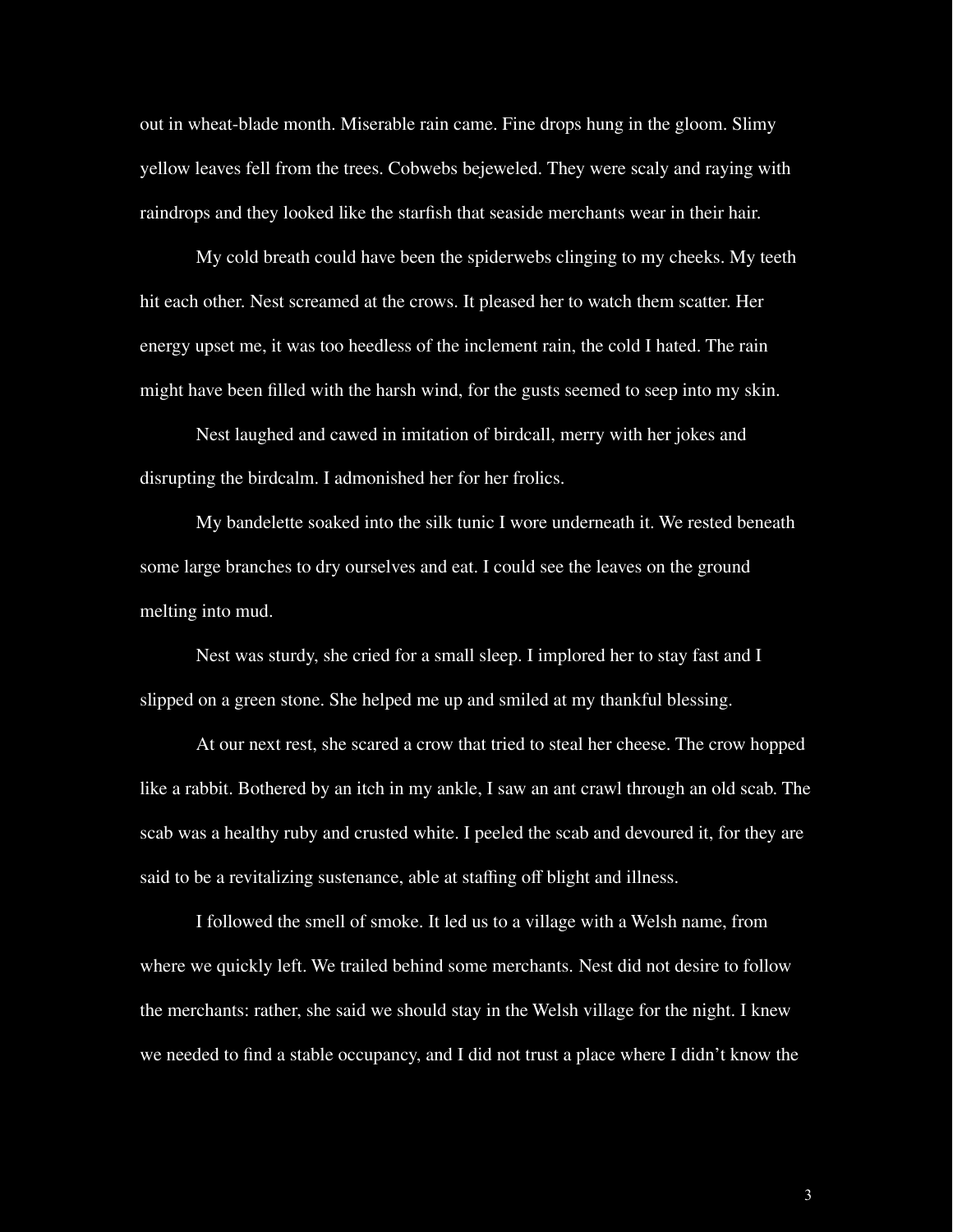language. We journeyed to a castle where the merchants were welcome. It was a huge amount of stone and clean of moss. The grey sky darkened into blue, the sudden night of autumn.

Nest wished to stay the night in the castle. I did not. Likely, men with weapons patrolled their land. I said I wished to intrude on a nice little cruck. Sweet purple smoke slipped to nothingness from out its furnace vent. At first sight I mistook it for a hay mound.

I knocked on their door. The dwelling snawked of delicious straw. We received welcome from a handsome man and his beautiful wife.

Rhys and Bridget blushed, red as wine. I saw them as friendly people. Their bouffant pantaloons were far more delicate than our humid and dripping linen and differed in state from the coarse exterior of their cruck. Their dwelling was bigger on the inside than it was on the outside, for a large and curtained painting that was beside their table and chairs. The painting tricked my sight into believing there was a vast arched hallway, lit by torches in gargoyle knosps, a painted extension I believed was a weighty space unless I stood close to its flatness. Fire warmed me into kindly feeling. I smelled embers and warm bread.

From inside the shelter, it was nice to hear the rain and gales go loud. Bridget gave us bread to eat and warm rosewater to drink. Green wisps softened the chairs. Peacock feathers adorned the backs of the chairs. Rhys set more wisps on the floor and said we could stay the night.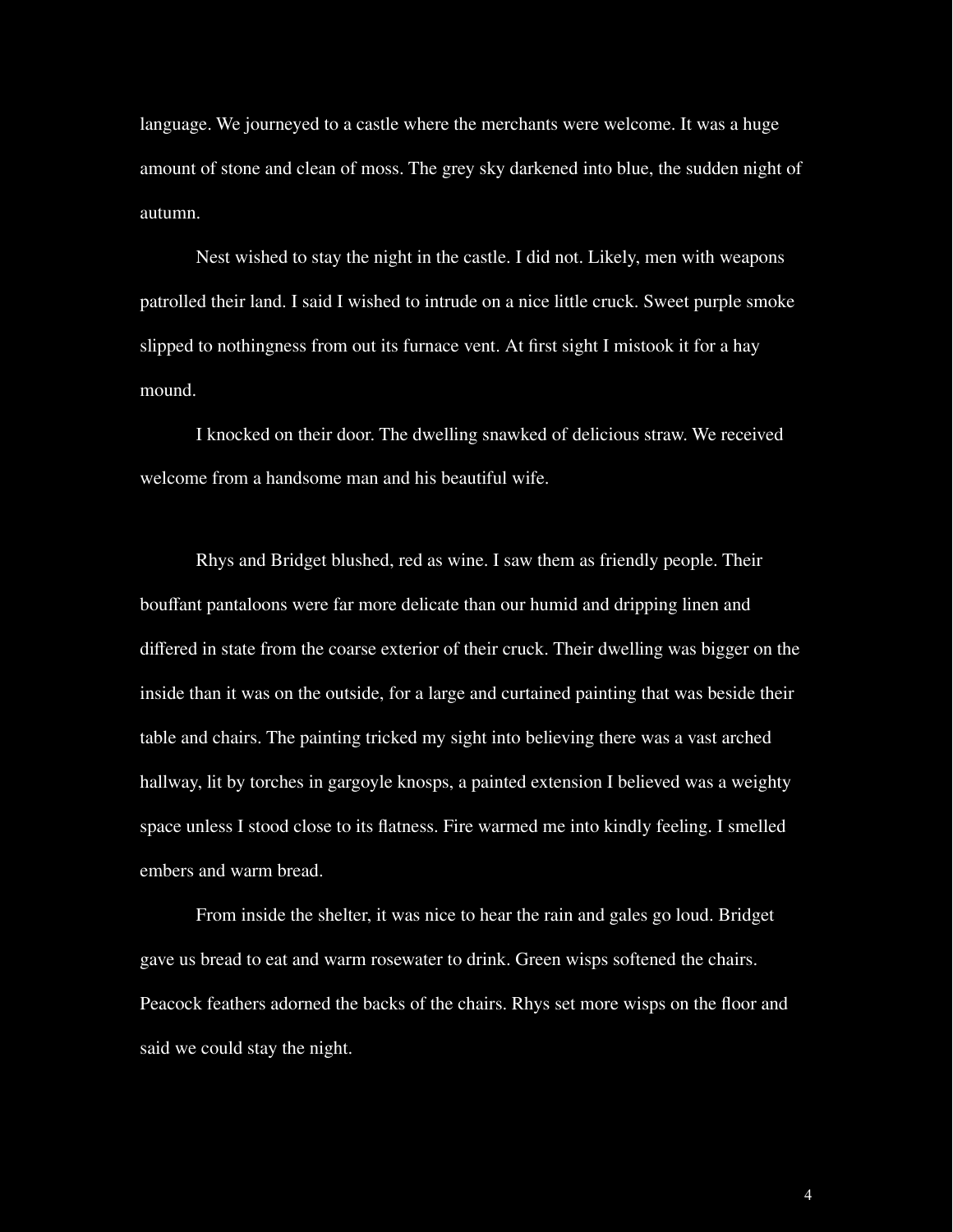The cups were too smooth for Nest's liking. She grieved. I gratified our hosts, with a mean likeness for Nest.

Rhys desired to know where we traveled from. He asked in a friendly manner. He was delighted to hear we were musicians. I asked for information on the castle. He said he supplied parchment for the castle. Bridget said the lord of the castle had specific tastes for his parchment.

With a laugh they sought to heal my shudders. Bridget led me to an underground room, connected by steps made out of soft roots. Nest complained to stay by my side. I bid her stay at the table with Rhys. Bridget filled a tub with steaming water that had been resting to a boil in a cauldron over the fire, the preparations of a bath she had intended for herself and husband. She courteously granted me her bath. I did not examine the room that held this bath. I suspected it was very hollow. I thought I could hear a wind in its bleak unknown deepness. The room was held by a wooden frame that must have been made under a lord's orders. A furnace lit the room. I could have slept with peace in the refreshing water.

Out of the tub I returned to a wicked Nest. The young one refused to drink more rosewater. I said a warm bath might ease her spirits and I led her to it, where she grieved to leave this place for the castle. I refused to hear this grievance. I pledged we could depart in the morning and I vowed the bath would restore her sense and ease her rashness.

I left Nest for the table. With Rhys and Bridget I drank a second cup of rosewater. Rhys shared a number of witty sayings about the Crusades. I was cheerful.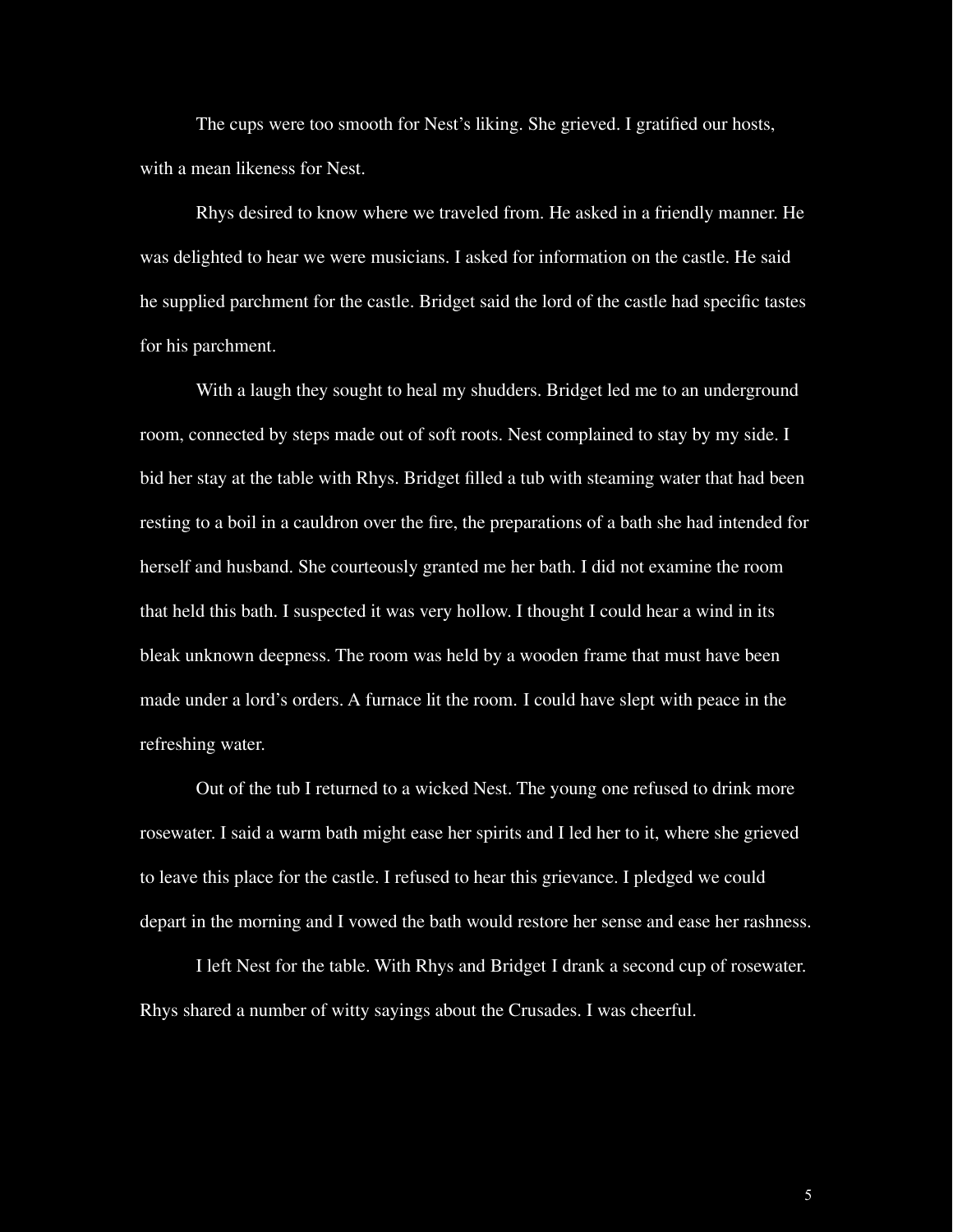Bridget said she would cook a meat broth with peas and cauliflower. It would be my first taste of cauliflower. I promised to harvest carrots with her in the morning, able to use my own billhook, a tool I traveled with for protection and use. I showed it to Bridget. She showed me her shovels, long-handled hooks, and blades. I helped portion the purple cauliflower with one of her blades. It was much sharper than my billhook. I did not cut the plant well. Rhys and Bridget laughed at my try. Little pieces fell off the plant's top, like it was dry sod coming apart in the heat. I feared I made a mess.

Bridget feared for Nest. She feared the child slept in the bath or lurked through their chamber. She and her husband regarded each other. I did not know what to think of it.

I said I would find the little one. Bridget beseeched me to rest, eat, and drink. Food was kept in the chamber, where the dark and cold protect it from rot. Bridget said she must fetch a heap for our broth and in this process she could check on Nest.

Bridget left. Rhys heard me tell of the tragic demise of Silkworm. He spoke more of his witty sayings for the clergy. I thought him and Silkworm could have been companions. I asked about the castle, in hopes of seeking placement in this land.

I did not know the likeness on his face. His words were soft and quiet, difficult to hear. He spoke of the lord of the castle. Exact requirements for his parchment, he said, with strange whispers of vague demands. I did believe the man was troubled.

He asked me to imagine a parchment in my possession, how would I give it words. It was not a question I could answer.

Bridget came back in a run. She was troubled. She said Nest had vanished.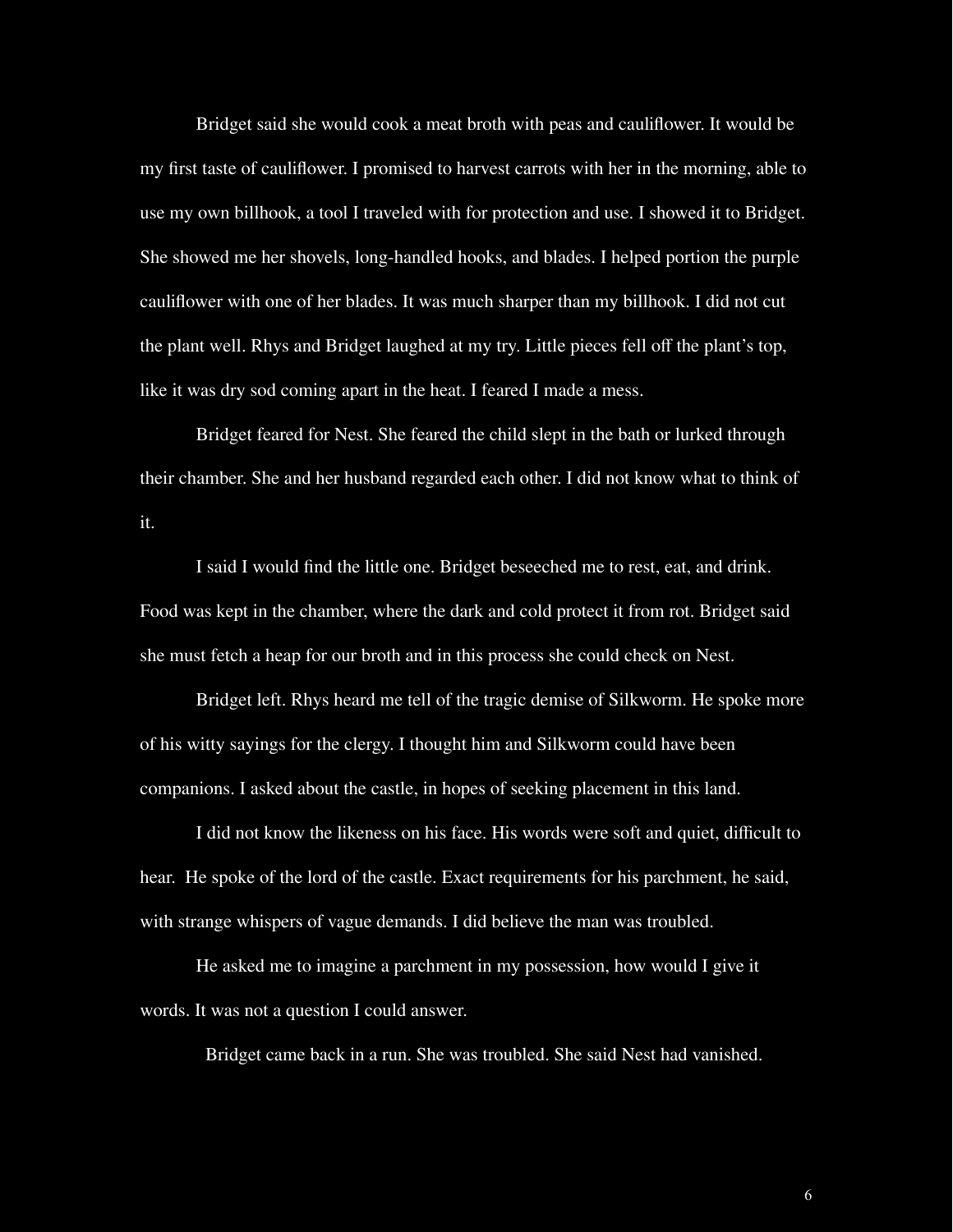Bridget said she searched for the young one through the chamber's burrow. The burrow led to a back door. She showed Rhys and I the dark path Nest must have took, for she was not in the bath. We searched for her outside the back door. We could not see her outside, for it was dark. I supposed she traveled to the castle. A foolish child, alone in the viscous cold, seeking a castle she does not know. Rhys said it was a strange place. I feared she would be troubled there.

My trouble for her ended when a stone fell on the shoulder of Rhys and another stone fell on the shoulder of Bridget. I thought it was Nest. There was someone else with her. At least three pairs of feet ran toward the castle, their wet steps loud in the dark.

I cursed Nest for this assault. I tended to Rhys and Bridget, who were not as injured as the clergyman from before. They were frightened. Blushes vanished from their cheeks. Bridget said there are many from around the castle who assault them with stones. She bid me not be frightened. She said their shelter would be secure for my stay in the night. I prayed for her and her husband's safety. She took comfort and humor from my prayers.

Once more, I cursed Nest.

Bridget led the path back through the burrow inside. She showed me the chamber of their parchment materials, where she had been searching for Nest before. They had large stone cisterns filled with lime and Bridget had feared the young one might drink the poison potion. Inside the cisterns, skins floated, the substance gloomy with hair. Another skin was hung up on a wooden rack. There was a mound of vegetables and a larger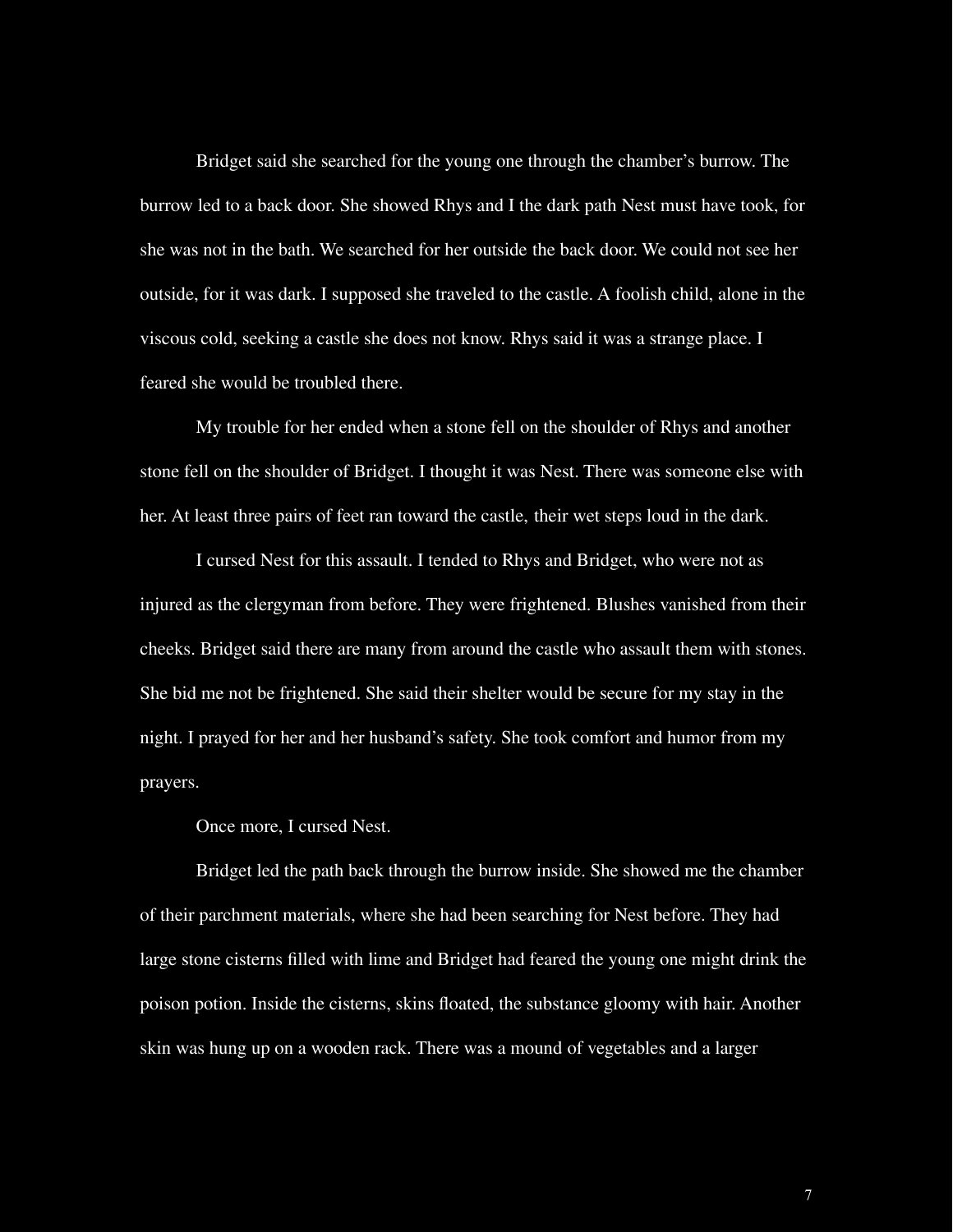mound of meat innards. The innards were crowded with vermin. I heard the vermin. It was too dark to see them.

Bridget took some meat for her broth. She moaned for Nest's way, alone and troubled. I moaned with her. I said I could help prepare the broth. She said she preferred to work alone. Once more, I was given a portion of warm rosewater.

Rhys asked me to imagine a parchment in my possession, how would I give it words. It was a question I could not answer. I grieved for having no words for the parchment and my grievance comforted him.

We were frightened by a strange clamor of stones falling on the door. I asked Rhys if he would see to it. He would not see to it. Bridget severed the cauliflower into smaller pieces.

Rhys said if he had words for a parchment, they would be words about parchment, rejoicing at his witty saying, to my comfort. I said my words might begin with going away. I might wish my words to tell of my husband's fate and how I met Silkworm. How I came near an unknown castle. My words led me to his table.

More stones fell on the door. Bridget examined the clamor, a blade in hand. From the open door she shouted about my presence as her chance comer. She told falsehoods about my origins and way. She said I was a nobleman staying the night before a visit to the castle.

She told me the falsehoods would keep the wicked men far from their shelter for the night. They would be afraid to discomfit a nobleman. I feared for her position. She said they were well covered.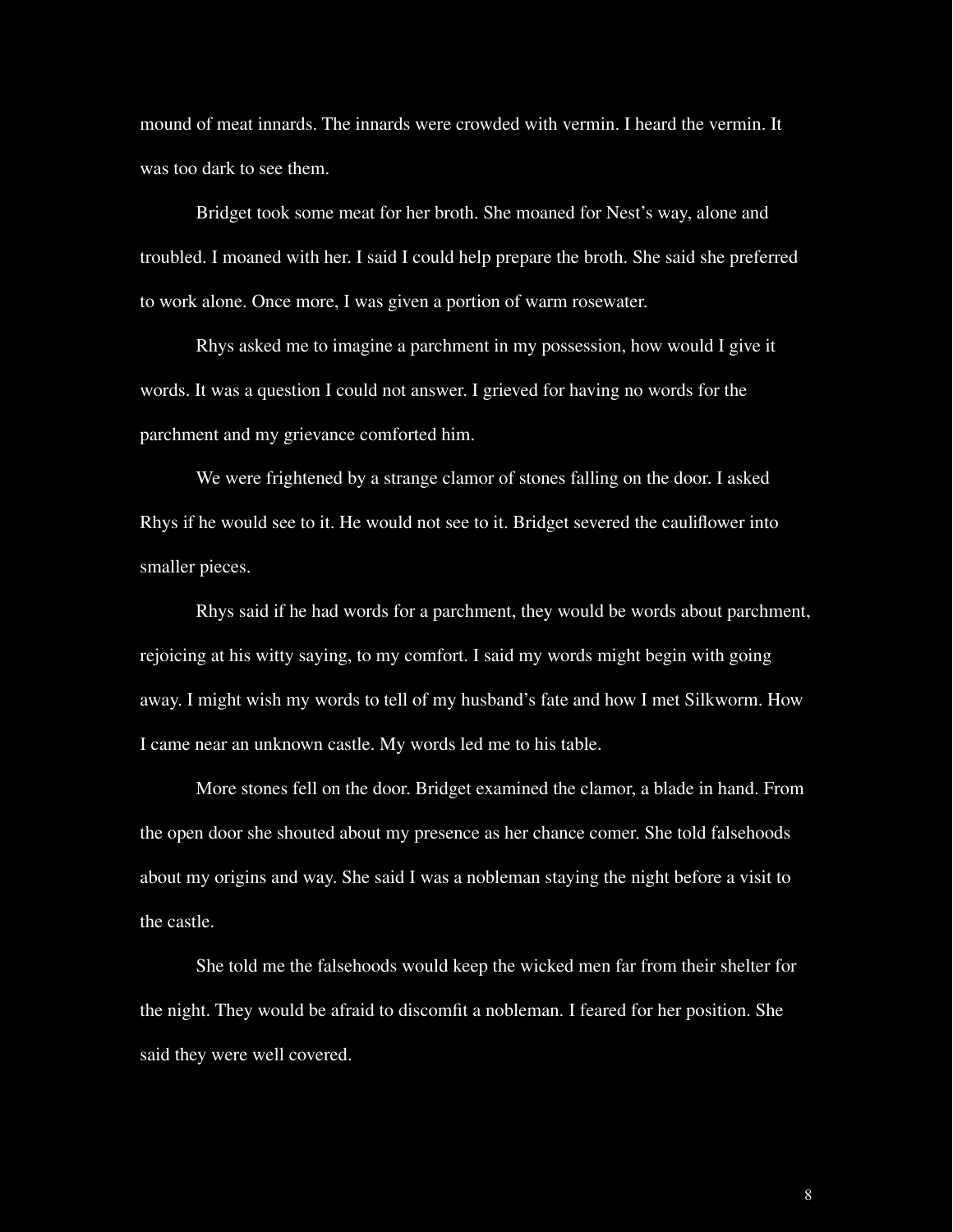I asked about the wicked men. She said her and her husband had vile enemies in the castle and on some nights there was no rest, for their enemies would not stop flying stones. I wondered if Nest was with them, with less faith than before. I missed her.

On the table was a yellow scroll. I thought it was weird wood, soft and thin as skin. Rhys said it was a new parchment, made at a mill from the pulp of trees. He said he could fill it with my words if I wished. I said he was too friendly. He said I had the feeling of home. Bridget said it was true for her as well, we had the sweet feeling of home. She said that the wooden parchment was not as lasting as the parchment they made from goat skin. She urged me to use it.

I did not long to fill the parchment with words. Rhys said he would destroy it if I did not desire it. I did not heed him. I thought about Nest. The wicked men outside may have been violent and I feared they might beset her.

I desired to look for her. The fire that before warmed me gave me fever. I imagined the wicked men waiting outside the crutch. I imagined they were made of stone. They could fly stones at me and if I flew a stone back it would not damage them.

I said I should find Nest. I said Nest and I had a feeling like home and I could not rest if she were in peril. Bridget said there was no logic in searching for her if I was hungry. Rhys had a mean likeness. I was afraid to stand.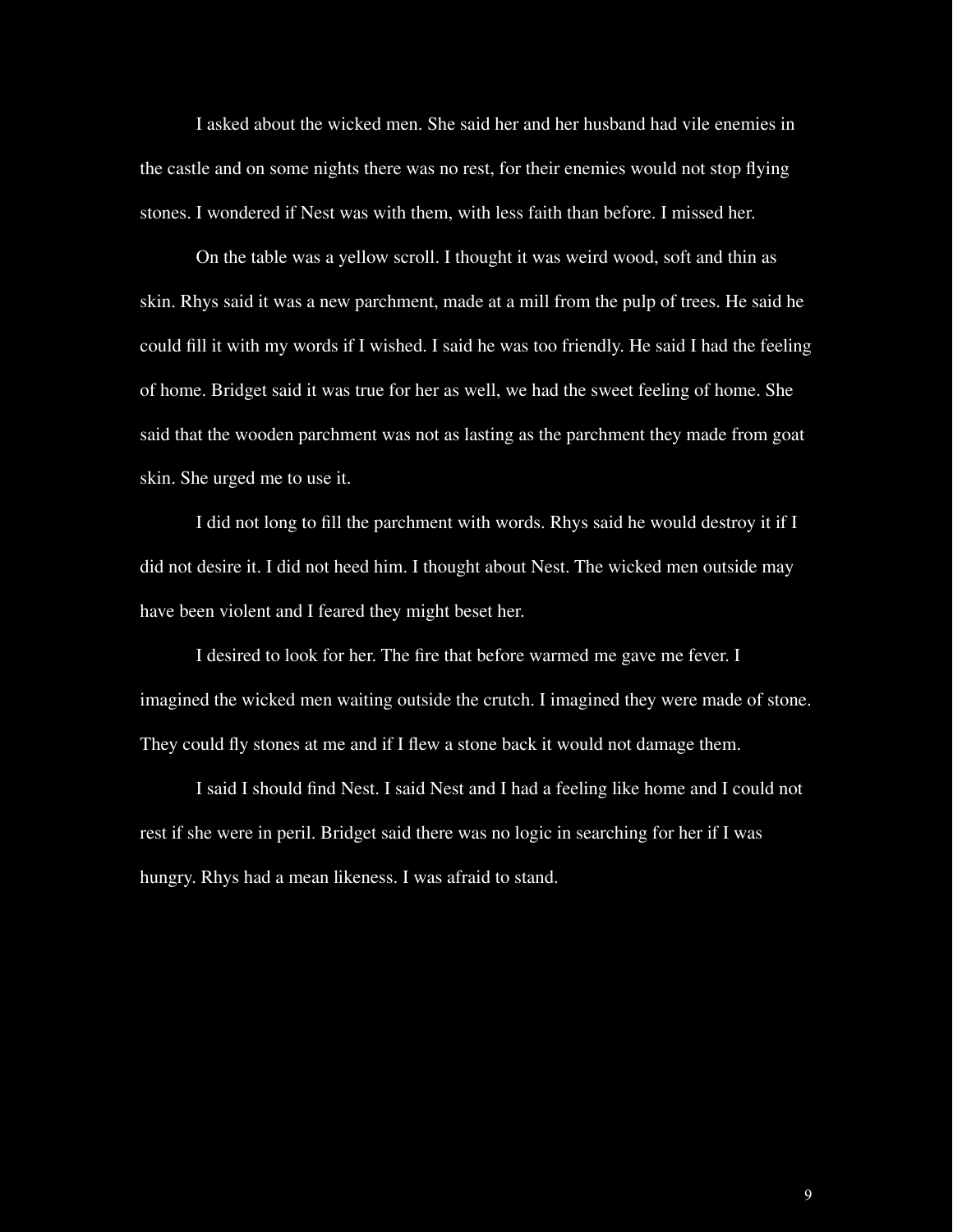Bridget served me soup. She said the meat was goat. I did not know the likeness on her face.

Rhys was loud with wild joy. Bridget was still. I did not know what they were thinking. There were small pieces of meat in the soup. The meat did not taste like goat. It was difficult to chew. The cauliflower was thick with the slime of the meat and it was not like the slime of goat meat. Orange and thick slime.

Rhys spoke of goats. He praised their skins and gave thanks for their meat. He said they could use every portion of the goat. They could make the eyes into jelly for their bread, they could make the hairs into cloaks, skins for parchment, flesh for food. The Lord made the goat for humans, He made the world for humans, and He made humans for humans. Rhys spoke like this was witty.

Bridget had a mean likeness for her husband and I thought she might be a scold. She spoke with gentleness. She praised the goats for giving their skins and flesh and she asked if I gave thanks for the Lord's creation. I did not answer, for I heard a man bewailing outside.

I knew they heard the despair. Bridget and Rhys did not respond to it. The bewailing did not always sound like a man. It sounded like a woman and it sounded like a child. I thought the despair could be from Nest. I went to the door and I did not heed Bridget and Rhys, who wished me to stay inside.

Outside, I could not see through the night. I could not hear the direction of the moan. It floated in every part of the dark. I called for Nest. My call did not end the wail.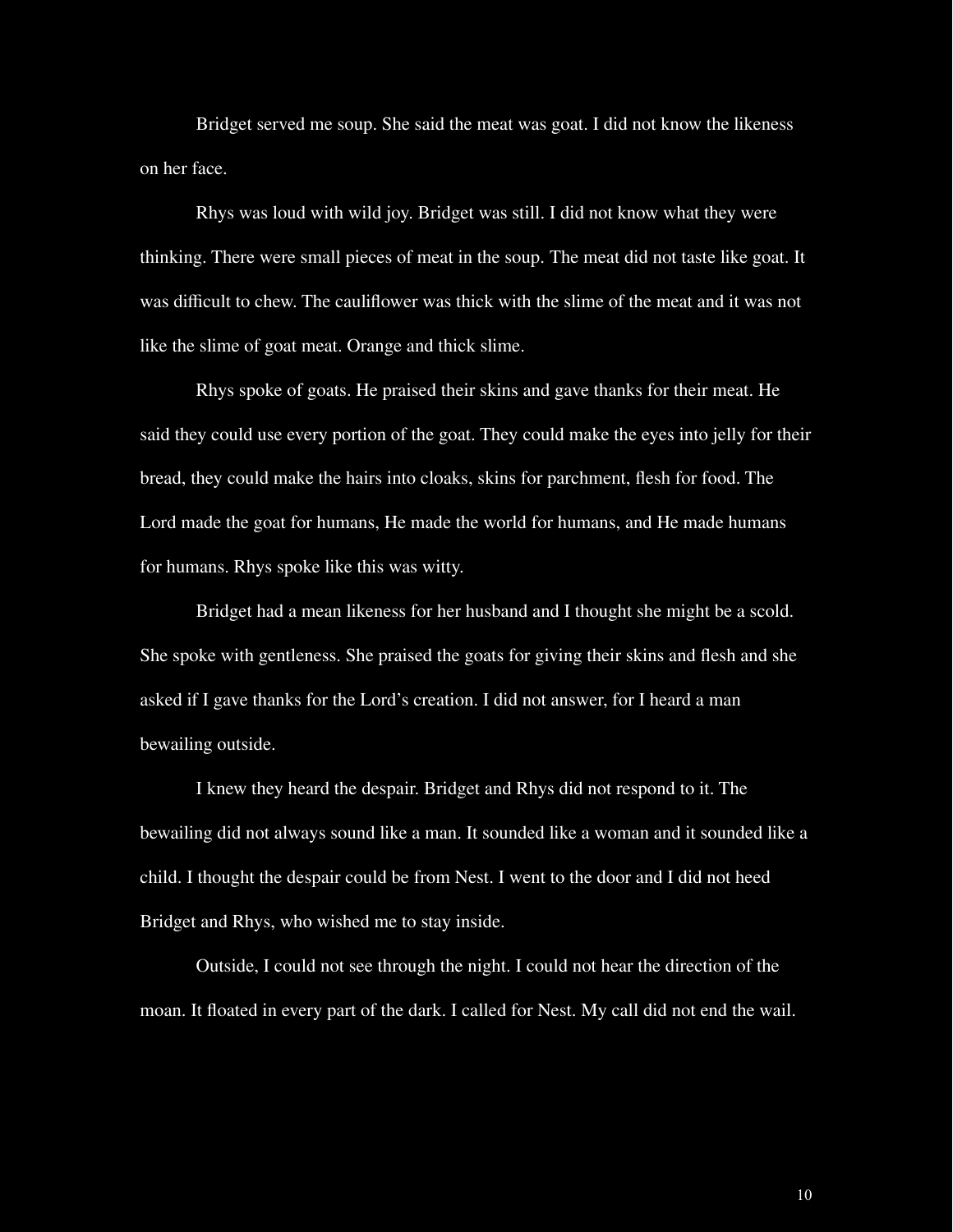I returned to Bridget and Rhys and they warned me the soup would go cold. I could not eat. The weak moans made me sick with a sad feeling. Bridget had a mean likeness for me and said a good guest would eat. I did not heed her and I asked why their enemies bewailed.

Rhys did not end his witty manner. He said their enemies did not like what the lord of the castle required for his parchment, they were sad for the goats. The wail ended. My sadness did not end. I imagined worrying the breath out of Rhys. I did not like his watching cheer.

I think Bridget saw my mean likeness. She said we could search for Nest if I wished. She said we would find her in the dark. Rhys spoke like we were not there, he said their enemies feared the speed of him and his wife, for they were gentle with the lord of the castle.

I spoke to Bridget like he was not there. I said she could not vow we would find Nest in the night. She did vow that I could know the way of Nest in the night. I heeded Rhys, for he spoke loud. He said a goat looked like a human in little parts and the lord knew how to tell a human skin from a goat skin. Bridget said I could find Nest in the night or I could eat the soup she cooked.

My mouth did not allow the soup. The meat tasted like the vermin that before had it. I could not chew it. I was sick with it and I swallowed. Large parts of meat stuck to my throat. Bridget said I must eat.

A large slab of brown meat was what I ate at the end. The ladle went through it like it would go through jelly and dark red came out of it. I asked if I could have bread to